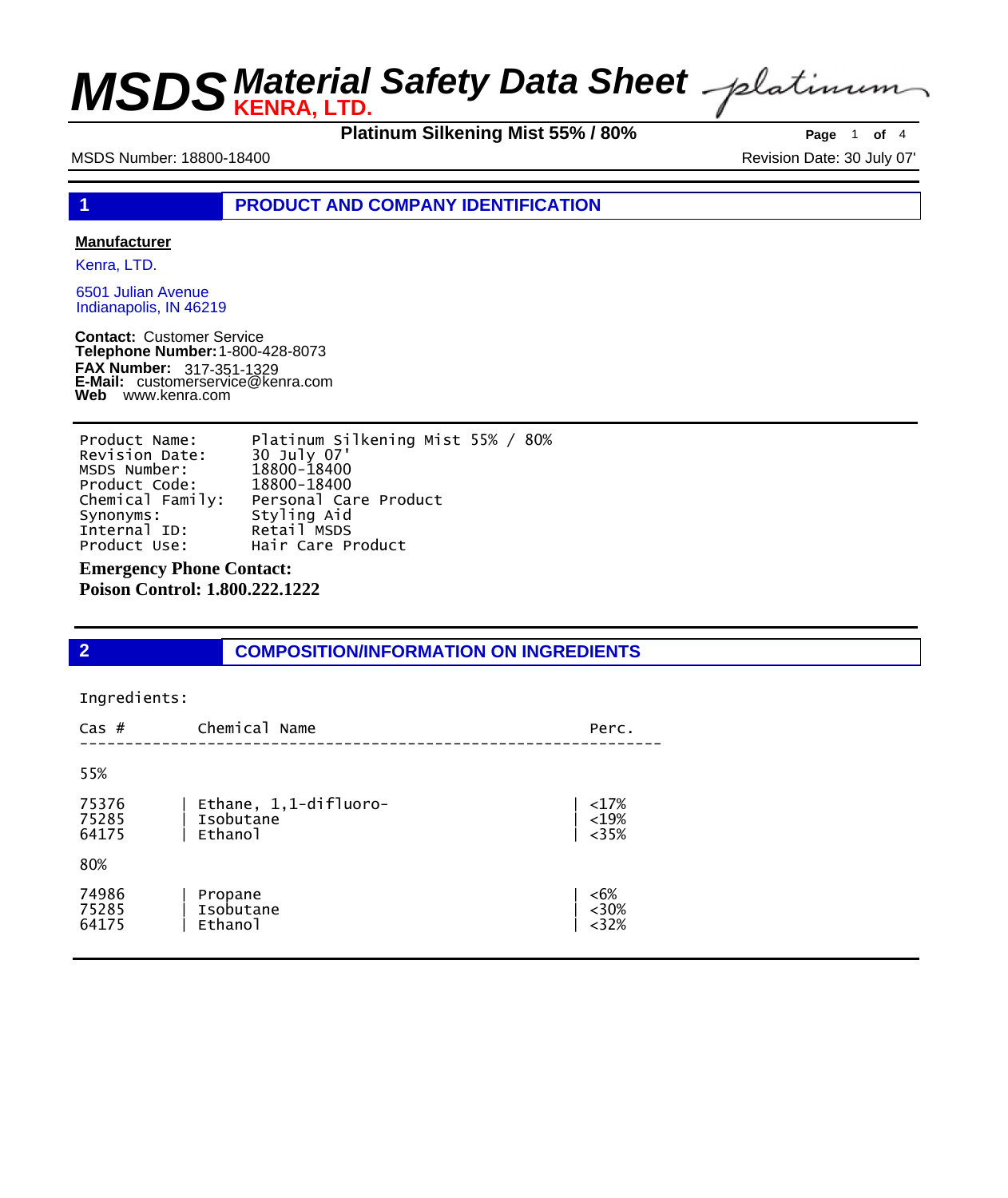# **MSDS** *KENRA, LTD.* Safety Data Sheet

**Platinum Silkening Mist 55% / 80% Page** <sup>2</sup> **of** <sup>4</sup>

MSDS Number: 18800-18400 **Revision Date: 30 July 07'** NSDS Number: 18800-18400

## **3 HAZARDS IDENTIFICATION**

| <b>Route of Entry:</b> | Inhalation, skin, eye, ingestion.                                           |
|------------------------|-----------------------------------------------------------------------------|
| <b>Target Organs:</b>  | Not applicable.                                                             |
| Inhalation:            | Mist may cause irritation to respiratory tract.                             |
| <b>Skin Contact:</b>   | May cause irritation to sensitive individuals.                              |
| <b>Eye Contact:</b>    | Direct contact may cause irritation, and may result in irreversible damage. |
| Ingestion:             | May cause irritation to mouth, throat, and stomach.                         |

| 4                    | <b>FIRST AID MEASURES</b>                                                                    |  |
|----------------------|----------------------------------------------------------------------------------------------|--|
| Inhalation:          | Remove to ventilated area if in respiratory distress. Consult physician if problem persists. |  |
| <b>Skin Contact:</b> | Rinse with water. Consult physician if problem persists.                                     |  |
| Eye Contact:         | Rinse with water for 15 minutes. Consult physician if problem persists.                      |  |
| Ingestion:           | Consult physician. Never give fluids or induce vomiting.                                     |  |

**5 FIRE FIGHTING MEASURES** Flash Point: -30 F Propellant, 36 F Concentrate (EPA Method 1010 )<br>Flash Point Method: Tag Closed Cup Flash Point Method: Tag<br>Burning Rate: N/A Burning Rate: N/A Autoignition Temperature: LEL: 1.8%<br>UEL: 9.5% UEL: 9.5%

Other: All purpose extinguisher.

## **6 ACCIDENTAL RELEASE MEASURES**

Eliminate sources of ignition. Prevent additional discharge of material, if possible to do so without risk. Minimize breathing vapors and skin contact. Ventilate area and absorb small spills with sand or earth, not a combustible material, and dispose of in accordance with all local, state, and federal guidelines. Observe precautions for combustible vapors for absorbing material. For larger spills advise authorities. Do not allow material to enter sewers, waterways, or low areas.

## *HANDLING AND STORAGE*

**Handling Precautions:** For external use only. Avoid eye contact. Keep out of reach of children. **Storage Requirements:** Avoid extreme heat, flames, and freezing temperatures.

## **8 EXPOSURE CONTROLS/PERSONAL PROTECTION**

**Engineering Controls:** None needed for normal use. **Protective Equipment:** None needed for normal use.

Avoid excessive inhalation. Use only as directed.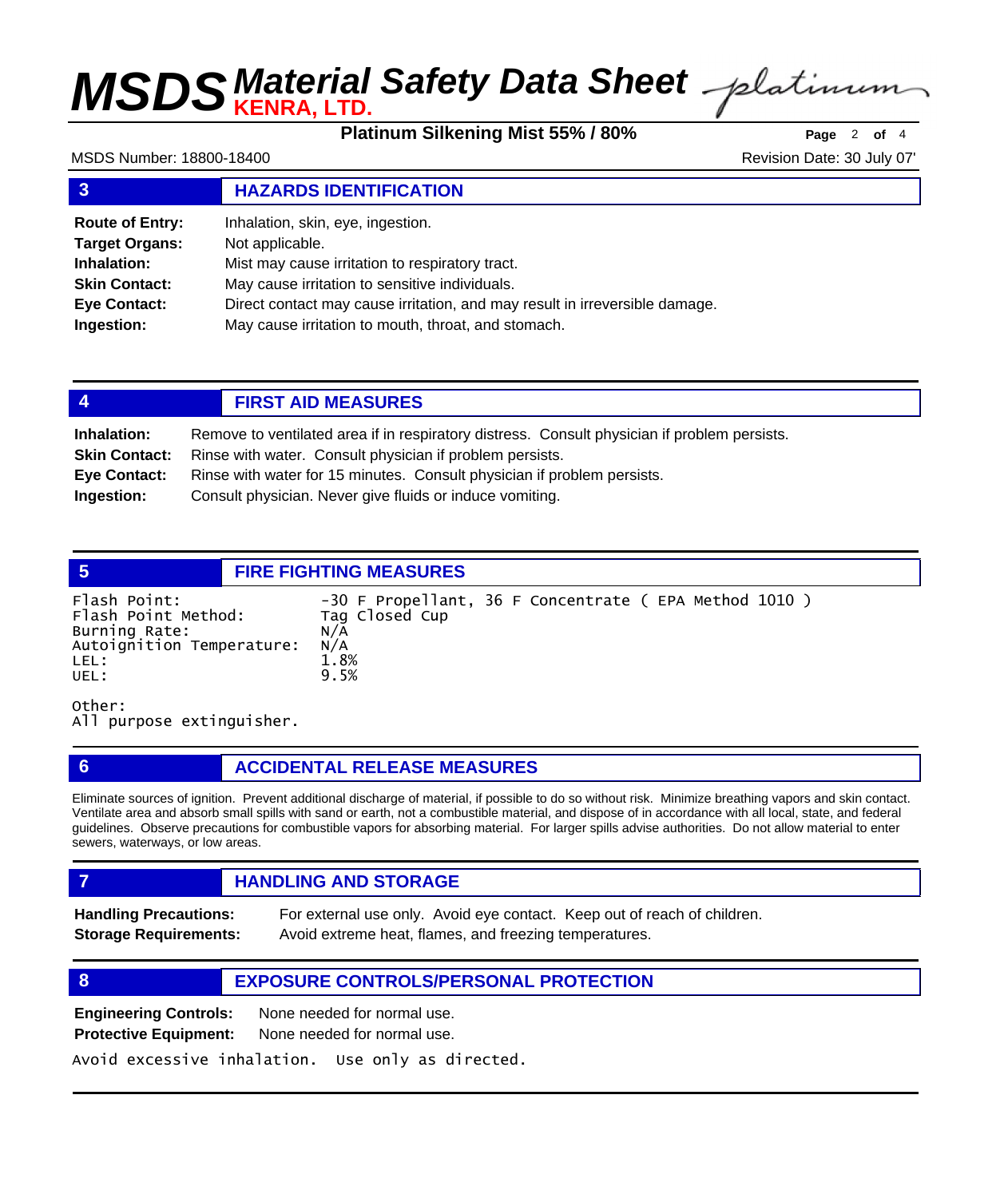# **MSDS** *KENRA, LTD.* Safety Data Sheet

**Platinum Silkening Mist 55% / 80% Page** <sup>3</sup> **of** <sup>4</sup>

MSDS Number: 18800-18400 **Revision Date: 30 July 07'** NSDS Number: 18800-18400

## **9 PHYSICAL AND CHEMICAL PROPERTIES**

| Appearance:                                            | Light green / straw yellow liquid |                                                                                 |                                |          |
|--------------------------------------------------------|-----------------------------------|---------------------------------------------------------------------------------|--------------------------------|----------|
| <b>Physical State:</b>                                 | Aerosol                           |                                                                                 | <b>Boiling Point:</b>          | 173 F    |
| Odor:                                                  | Floral                            |                                                                                 | Freezing/Melting Pt.: N/A      |          |
| pH:                                                    | $7.7 +/-$                         |                                                                                 | Solubility:                    | Complete |
| <b>Vapor Pressure:</b>                                 | Do not exceed 180 psig @ 131F     |                                                                                 | Spec Grav./Density: .81 +/- .1 |          |
| <b>Vapor Density:</b>                                  | >1                                |                                                                                 |                                |          |
| VOC:<br>Evap. Rate:<br>Viscosity:<br>Percent Volatile: |                                   | $<55\%$ (55%): $<80\%$ (80%)<br>>1<br>Aerosol @ ambient<br>55% (55%): 67% (80%) |                                |          |

## **10 STABILITY AND REACTIVITY**

| <b>Stability:</b>                                                                | Stable under normal conditions.                                                            |
|----------------------------------------------------------------------------------|--------------------------------------------------------------------------------------------|
| <b>Conditions to avoid:</b>                                                      | Do not store in direct sunlight or where conditions will heat product greater than<br>120F |
| Materials to avoid (incompatability):                                            | Strong oxidizing or reducing agents.                                                       |
| <b>Hazardous Decomposition products:</b> Will not occur under normal conditions. |                                                                                            |
| <b>Hazardous Polymerization:</b>                                                 | Will not occur.                                                                            |

**11 TOXICOLOGICAL INFORMATION**

No specific data available.

**12 ECOLOGICAL INFORMATION** 

No specific data available.

**13 DISPOSAL CONSIDERATIONS** 

Dispose of in accordance to local, state, and federal regulations. Recycle plastic whenever possible.

## **14 TRANSPORT INFORMATION**

CONSUMER COMMODITY, ORM-D, IN CARTONS, ITEM 60000A RVNX. \$2.50 PER LB. IN CASE OF EMERGENCY CALL CHEMTREC 1.800.424.9300. Cartons must be marked as Aerosols.

## **15 REGULATORY INFORMATION**

TSCA: Components of this product are listed on the Toxic Substances Control Act (TSCA) inventory. SARA Title III, Section 311-312: Acute, Fire, Sudden Release (Ethane, 1,1-Difluoro, Isobutane); Acute and Fire Hazard (Ethane, 1,1-Difluoro-, Isobutane, Ethanol) SARA Title III, Section 313: None noted. California Prop 65: Not Regulated